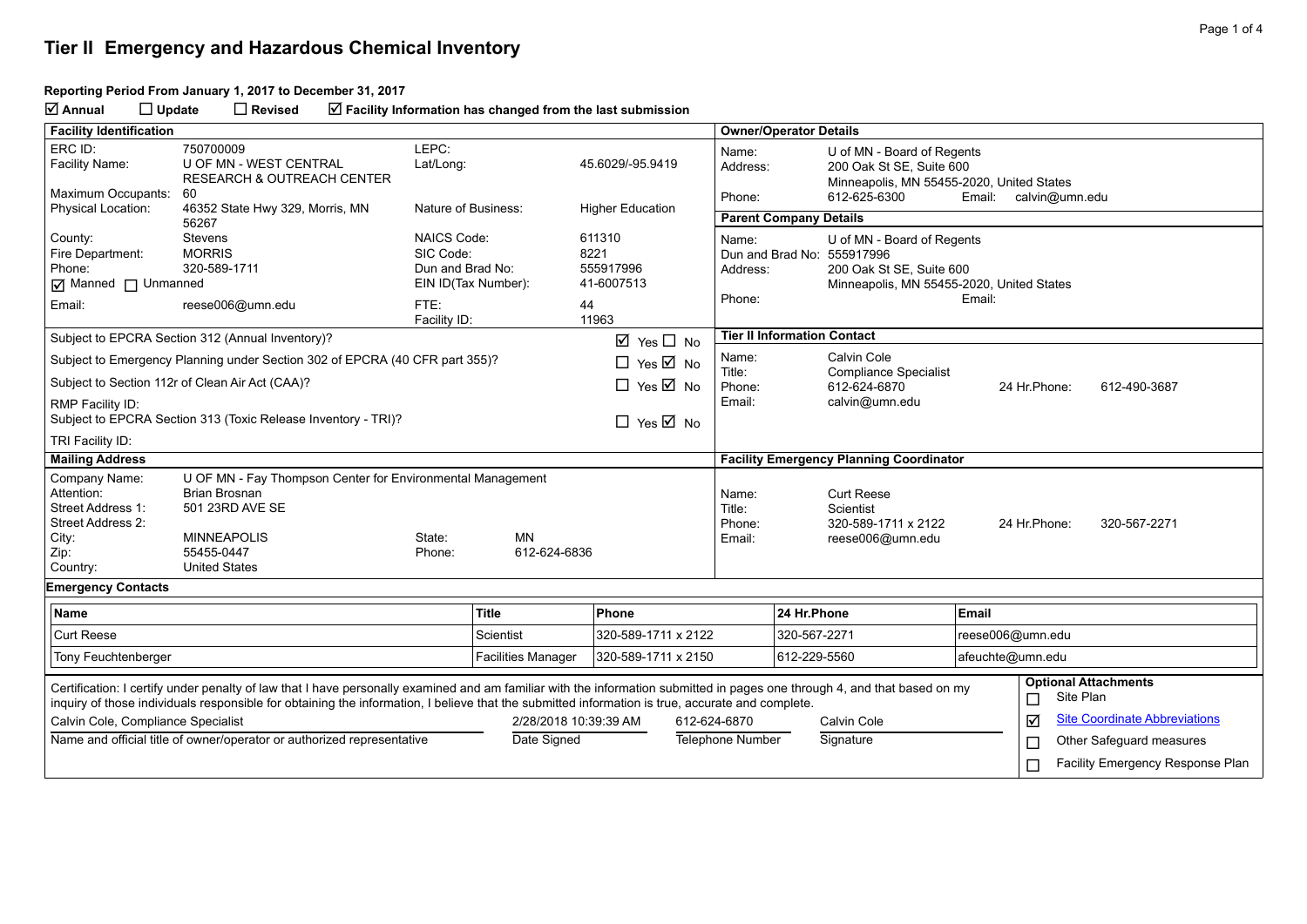**Facility/Site Name: U OF MN - WEST CENTRAL RESEARCH & OUTREACH CENTER-----ERC ID: 750700009**

**Reporting Period From January 1, 2017 to December 31, 2017**

| <b>Chemical Description</b>                                   | <b>Physical Hazards</b>                                          | <b>Health Hazards</b>                                                                              |  |  |  |  |
|---------------------------------------------------------------|------------------------------------------------------------------|----------------------------------------------------------------------------------------------------|--|--|--|--|
| Chemical ID:<br>548027<br>Check if Chemical Information is    | $\Box$ Combustible dust                                          | $\boxtimes$ Acute toxicity (any route of exposure)                                                 |  |  |  |  |
| ☑<br>changed from the last submission:                        | $\Box$ Corrosive to metal                                        | $\Box$ Aspiration hazard                                                                           |  |  |  |  |
| 68476-34-6<br>CAS #:<br>Trade Secret:                         | $\Box$ Explosive                                                 | $\boxtimes$ Carcinogenicity                                                                        |  |  |  |  |
| □<br><b>Chemical Name:</b><br><b>DIESEL FUEL</b>              | $\triangleright$ Flammable (gases, aerosols, liquids, or solids) | $\Box$ Germ cell mutagenicity                                                                      |  |  |  |  |
| EHS:<br>Contains EHS: $\Box$<br>Exceeds TPQ: $\Box$<br>$\Box$ | $\Box$ Gas under pressure                                        | $\Box$ Hazard Not Otherwise Classified (HNOC)                                                      |  |  |  |  |
| EHS Name:                                                     | $\Box$ Hazard Not Otherwise Classified (HNOC)                    | $\boxtimes$ Reproductive toxicity                                                                  |  |  |  |  |
| □ Solid □ Liquid □ Gas<br>$\Box$ Pure $\Box$ Mix              | $\Box$ In contact with water emits flammable gas                 | $\boxtimes$ Respiratory or skin sensitization                                                      |  |  |  |  |
| Chemical Added On:<br>Exceed TPQ On:                          | $\Box$ Organic peroxide                                          | $\boxtimes$ Serious eye damage or eye irritation                                                   |  |  |  |  |
| Check if the chemical is below<br>□<br>reporting threshold:   | $\Box$ Oxidizer (liquid, solid or gas)                           | $\Box$ Simple asphyxiant                                                                           |  |  |  |  |
|                                                               | $\Box$ Pyrophoric (liquid or solid)                              | $\boxtimes$ Skin corrosion or irritation                                                           |  |  |  |  |
|                                                               | $\Box$ Pyrophoric gas                                            | $\boxtimes$ Specific target organ toxicity (single or repeated                                     |  |  |  |  |
|                                                               | $\Box$ Self-heating                                              | exposure)                                                                                          |  |  |  |  |
|                                                               | $\Box$ Self-reactive                                             |                                                                                                    |  |  |  |  |
| Inventory                                                     | <b>Storage Codes &amp; Location</b>                              |                                                                                                    |  |  |  |  |
| Max Daily Amt (lbs): 26600                                    | <b>Container Type</b><br><b>Temperature</b><br><b>Pressure</b>   | <b>Description</b><br><b>Max Amt At</b><br><b>Storage</b><br>Lat/Long<br>Location<br>Location(lbs) |  |  |  |  |
| Max Daily Amt Code: 07                                        | [B]Below ground [1]Ambient<br>[4]Ambient                         | 45.6029/-95<br>SOUTH OF                                                                            |  |  |  |  |
| Avg Daily Amt (lbs): 15900                                    | tank<br>temperature<br>pressure                                  | <b>FARM SHOP</b><br>.9419                                                                          |  |  |  |  |
| Avg Daily Amt Code: 06                                        |                                                                  | <b>BUILDING</b>                                                                                    |  |  |  |  |
| Max Amt in Largest Container (lbs):                           |                                                                  |                                                                                                    |  |  |  |  |
| No of days onsite: 365                                        |                                                                  |                                                                                                    |  |  |  |  |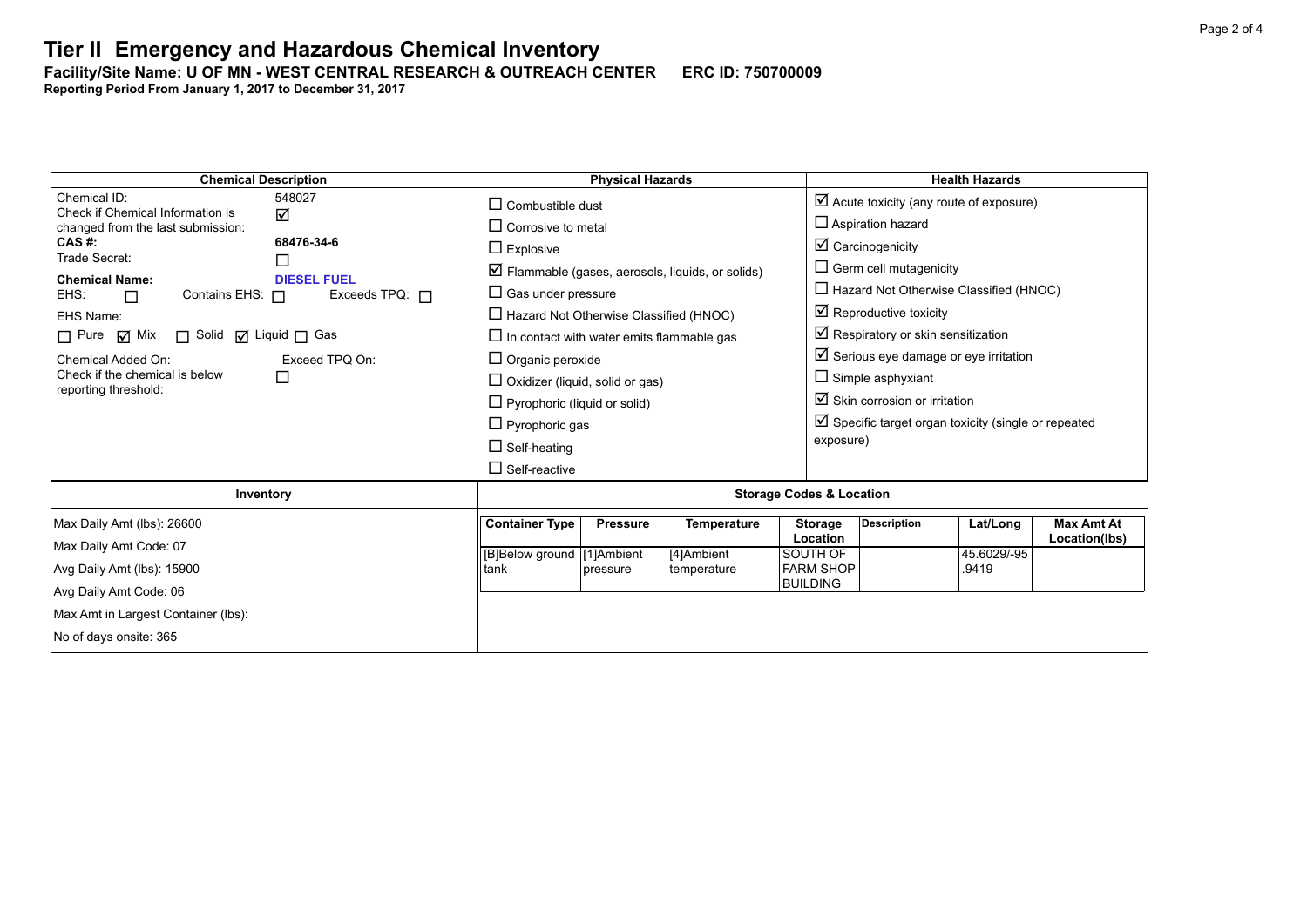#### **Facility/Site Name: U OF MN - WEST CENTRAL RESEARCH & OUTREACH CENTER-----ERC ID: 750700009**

**Reporting Period From January 1, 2017 to December 31, 2017**

| <b>Chemical Description</b>                                      | <b>Physical Hazards</b>                                          |                    | <b>Health Hazards</b>                                          |                                          |             |                   |  |
|------------------------------------------------------------------|------------------------------------------------------------------|--------------------|----------------------------------------------------------------|------------------------------------------|-------------|-------------------|--|
| Chemical ID:<br>548026<br>Check if Chemical Information is<br>☑  | $\Box$ Combustible dust                                          |                    | $\boxtimes$ Acute toxicity (any route of exposure)             |                                          |             |                   |  |
| changed from the last submission:                                | $\Box$ Corrosive to metal                                        |                    | $\Box$ Aspiration hazard                                       |                                          |             |                   |  |
| CAS #:<br>8006-61-9<br>Trade Secret:                             | $\Box$ Explosive                                                 |                    | $\boxtimes$ Carcinogenicity                                    |                                          |             |                   |  |
| $\Box$<br><b>Chemical Name:</b><br><b>GASOLINE</b>               | $\triangleright$ Flammable (gases, aerosols, liquids, or solids) |                    | $\Box$ Germ cell mutagenicity                                  |                                          |             |                   |  |
| EHS:<br>Exceeds TPQ: $\Box$<br>Contains EHS: $\Box$<br>$\Box$    | $\Box$ Gas under pressure                                        |                    | $\Box$ Hazard Not Otherwise Classified (HNOC)                  |                                          |             |                   |  |
| EHS Name:                                                        | $\Box$ Hazard Not Otherwise Classified (HNOC)                    |                    | $\boxtimes$ Reproductive toxicity                              |                                          |             |                   |  |
| $\Box$ Pure $\Box$ Mix<br>□ Solid □ Liquid □ Gas                 | $\Box$ In contact with water emits flammable gas                 |                    | $\boxtimes$ Respiratory or skin sensitization                  |                                          |             |                   |  |
| Chemical Added On:<br>Exceed TPO On:                             | $\Box$ Organic peroxide                                          |                    | $\boxtimes$ Serious eye damage or eye irritation               |                                          |             |                   |  |
| Check if the chemical is below<br>$\Box$<br>reporting threshold: | $\Box$ Oxidizer (liquid, solid or gas)                           |                    | $\Box$ Simple asphyxiant                                       |                                          |             |                   |  |
|                                                                  | $\Box$ Pyrophoric (liquid or solid)                              |                    |                                                                | $\boxtimes$ Skin corrosion or irritation |             |                   |  |
|                                                                  | $\Box$ Pyrophoric gas                                            |                    | $\boxtimes$ Specific target organ toxicity (single or repeated |                                          |             |                   |  |
|                                                                  | $\Box$ Self-heating                                              |                    | exposure)                                                      |                                          |             |                   |  |
|                                                                  | $\Box$ Self-reactive                                             |                    |                                                                |                                          |             |                   |  |
| Inventory                                                        | <b>Storage Codes &amp; Location</b>                              |                    |                                                                |                                          |             |                   |  |
| Max Daily Amt (lbs): 12300                                       | <b>Container Type</b><br><b>Pressure</b>                         | <b>Temperature</b> | <b>Storage</b>                                                 | <b>Description</b>                       | Lat/Long    | <b>Max Amt At</b> |  |
| Max Daily Amt Code: 06                                           | [B]Below ground [1]Ambient                                       | [4]Ambient         | Location<br>SOUTH OF                                           |                                          | 45.6029/-95 | Location(lbs)     |  |
| Avg Daily Amt (lbs): 7400                                        | tank<br>pressure                                                 | temperature        | <b>FARM SHOP</b>                                               |                                          | .9419       |                   |  |
| Avg Daily Amt Code: 05                                           |                                                                  |                    | <b>BUILDING (1</b><br>UNLEADED)                                |                                          |             |                   |  |
| Max Amt in Largest Container (lbs):                              |                                                                  |                    |                                                                |                                          |             |                   |  |
| No of days onsite: 365                                           |                                                                  |                    |                                                                |                                          |             |                   |  |
|                                                                  |                                                                  |                    |                                                                |                                          |             |                   |  |